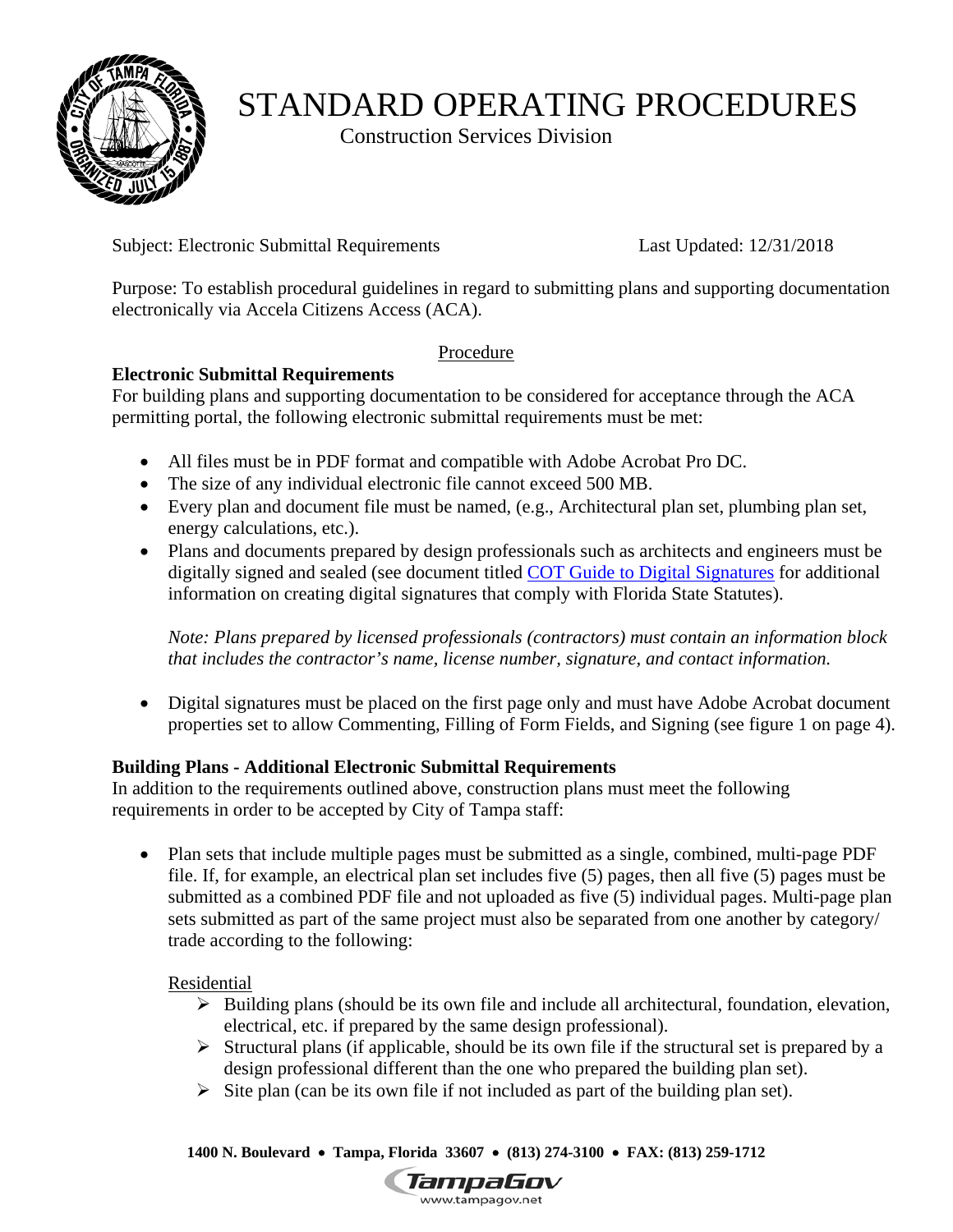Continued from previous page; Electronic Submittal Requirements

# Commercial

 separate file. Any combination of the following disciplines/trades can be submitted together as one file, provided they are produced by the same design professional; otherwise each should be its own

- > Architectural
- $\triangleright$  Civil
- $\triangleright$  Structural
- $\triangleright$  Mechanical
- $\triangleright$  Electrical
- $\triangleright$  Plumbing
- $\triangleright$  Any other trade/category not listed above

*Note: When uploading plan files to your record in ACA, it is recommended that you clearly describe the contents of each file by utilizing the Description field.* 

- Each sheet within a plan set must be bookmarked, and each plan bookmark should include the prefix of the trade (A for architectural, M for mechanical, etc.) followed by the sheet number and sheet name (see figures 2 and 3 on pages 5 and 6 of this document for examples of typical plan sheet bookmarks as well as recommended bookmark naming conventions).
- Plans must be generated to scale (e.g.  $\frac{1}{4}$ " = 1',  $\frac{1}{8}$ " = 1' or 1:10).
- Plans must be set to landscape orientation, oriented so that North is always at the top of the monitor.
- Plan files must be submitted with a cover/index page.

# **Supporting Documents – Additional Electronic Submittal Requirements**

In addition to the requirements outlined in the Electronic Submittal Requirements section of this document, supporting documents must meet the following requirements in order to be accepted by City of Tampa Staff:

• Supporting documentation that includes multiple pages must be submitted as a single, combined, multi-page PDF file. If, for example, energy calculations containing multiple pages are submitted, then all pages must be submitted as a combined PDF file and not as individually uploaded pages. Multi-page supporting documents submitted as part of the same project must also be separated by category according to the following:

# Residential and Commercial

- $\triangleright$  Energy Calculations
- FEMA Substantial Improvement Documents
- Engineering Report
- $\triangleright$  Threshold Reports
- $\triangleright$  Private Provider Packet
- **►** Other Documents

*Note: When uploading supporting document files to your record in ACA, it is recommended that you clearly describe the contents of each file by utilizing the Description field.* 

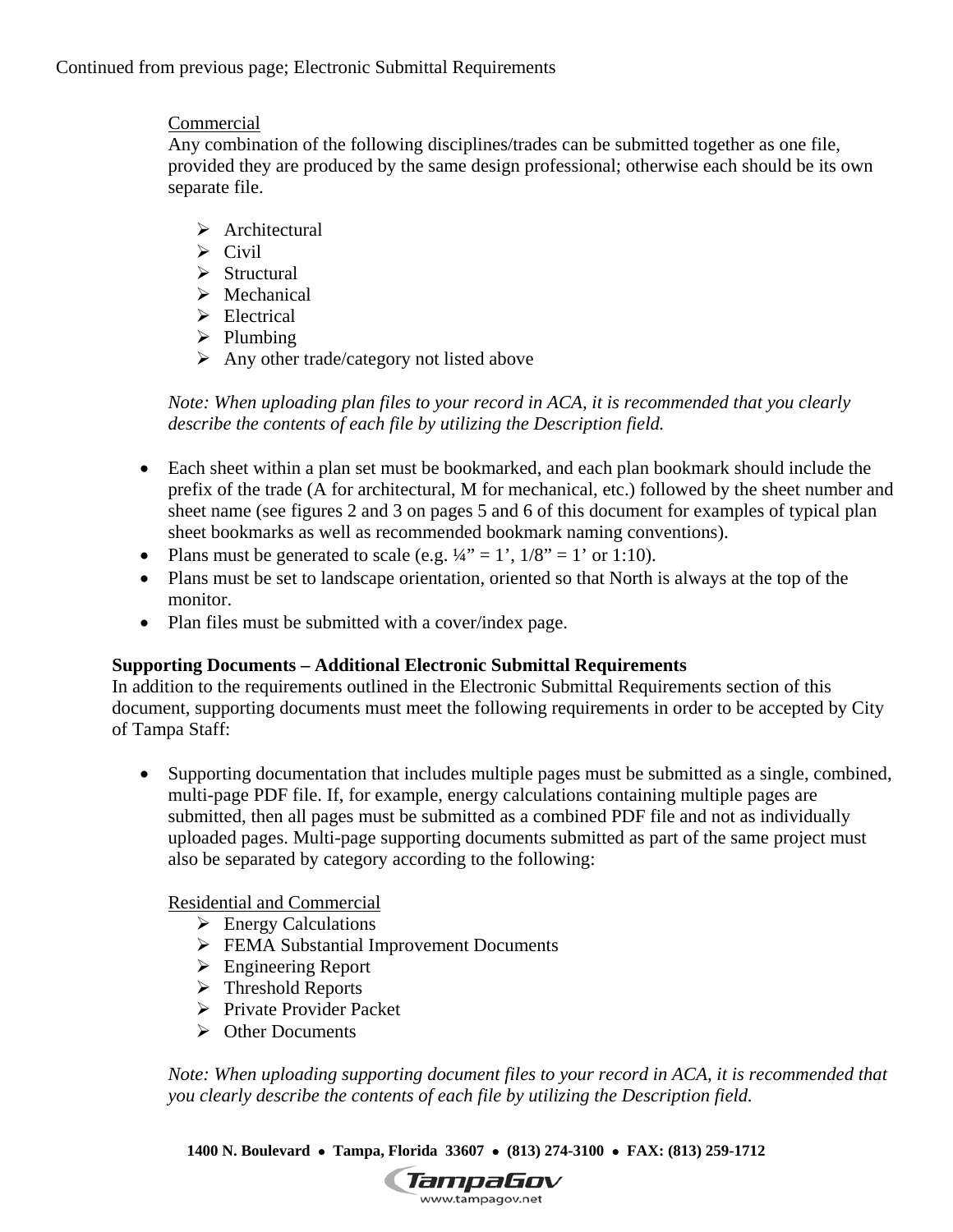Supporting document files may be oriented either landscape or portrait, as long as the top of the page is always at the top of the monitor.

### **Resubmittals**

In the event plans and/or supporting documentation were disapproved during plan review and those plans/documents are required to be resubmitted, the following submittal requirements shall be observed:

 When resubmitting to address previous disapproval comments, the entire set of plans/documentation that was disapproved must be resubmitted, including the pages that did not require corrections.

For example: If one (1) page of a 13-page architectural plan set is disapproved, the entire 13 page architectural plan set must be resubmitted, including the one (1) corrected page with changes made to address previous disapproval comments.

 All corrections shall be clouded; identified by number with a triangle and accompanied by a comment response letter that clearly identifies how and where the comment has been addressed on the plans.

*Note: Comment response letters should not be combined with the resubmitted plan sets. Comment response letters should always be submitted as a separate PDF and labeled as "Other Documents" using the Document Category dropdown menu in ACA.* 

- File naming conventions for resubmitted plans/supporting documents must follow the same naming convention(s) as the original submittal(s).
- Resubmittals must be in the same format (PDF), scale, orientation, etc. as the original submittal(s) and adhere to the submittal requirements outlined within this document.

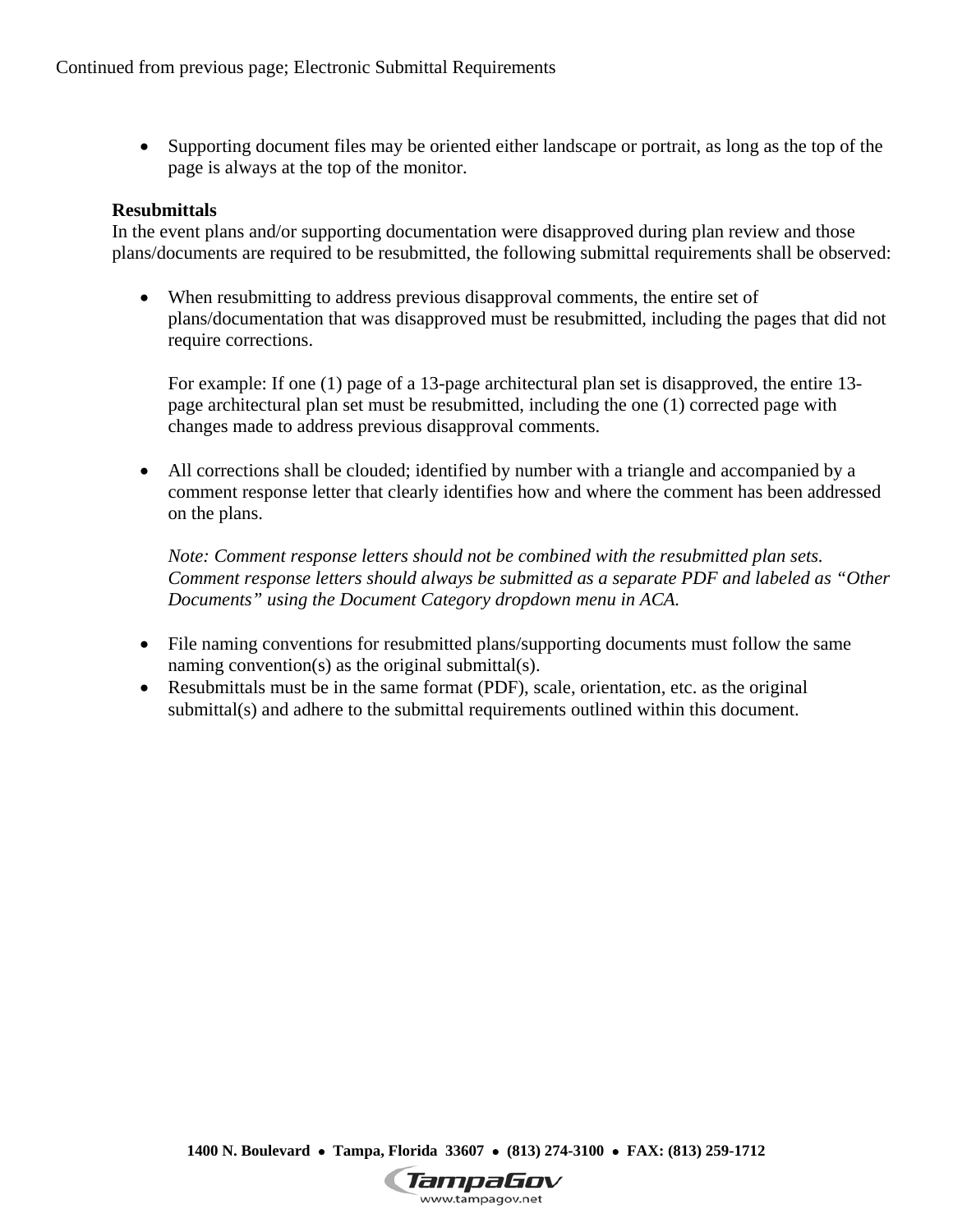### **Figure 1**

# Adobe Acrobat Document Properties

| Description Security Fonts                 | Initial View Custom   Advanced                                                                                                               |                      |
|--------------------------------------------|----------------------------------------------------------------------------------------------------------------------------------------------|----------------------|
| Document Security                          |                                                                                                                                              |                      |
| Security.                                  | The document's Security Method restricts what can be done to the<br>document. To remove security restrictions, set the Security Method to No |                      |
| Security Method:                           | No Security                                                                                                                                  | Change Settings<br>▼ |
| Can be Opened by: All versions of Acrobat  |                                                                                                                                              | Show Details         |
| Document Restrictions Summary              |                                                                                                                                              |                      |
|                                            | Printing: Allowed                                                                                                                            |                      |
|                                            | Changing the Document: Allowed                                                                                                               |                      |
|                                            | Document Assembly: Allowed                                                                                                                   |                      |
|                                            | Content Copying: Allowed                                                                                                                     |                      |
| Content Copying for Accessibility: Allowed |                                                                                                                                              |                      |
|                                            | Page Extraction: Allowed                                                                                                                     |                      |
|                                            | Commenting: Allowed                                                                                                                          |                      |
|                                            | Filling of form fields: Allowed                                                                                                              |                      |
|                                            | Signing: Allowed                                                                                                                             |                      |
|                                            | Creation of Template Pages: Allowed                                                                                                          |                      |
|                                            |                                                                                                                                              |                      |
|                                            |                                                                                                                                              |                      |

 **1400 N. Boulevard Tampa, Florida 33607 (813) 274-3100 FAX: (813) 259-1712** 

**TampaGov**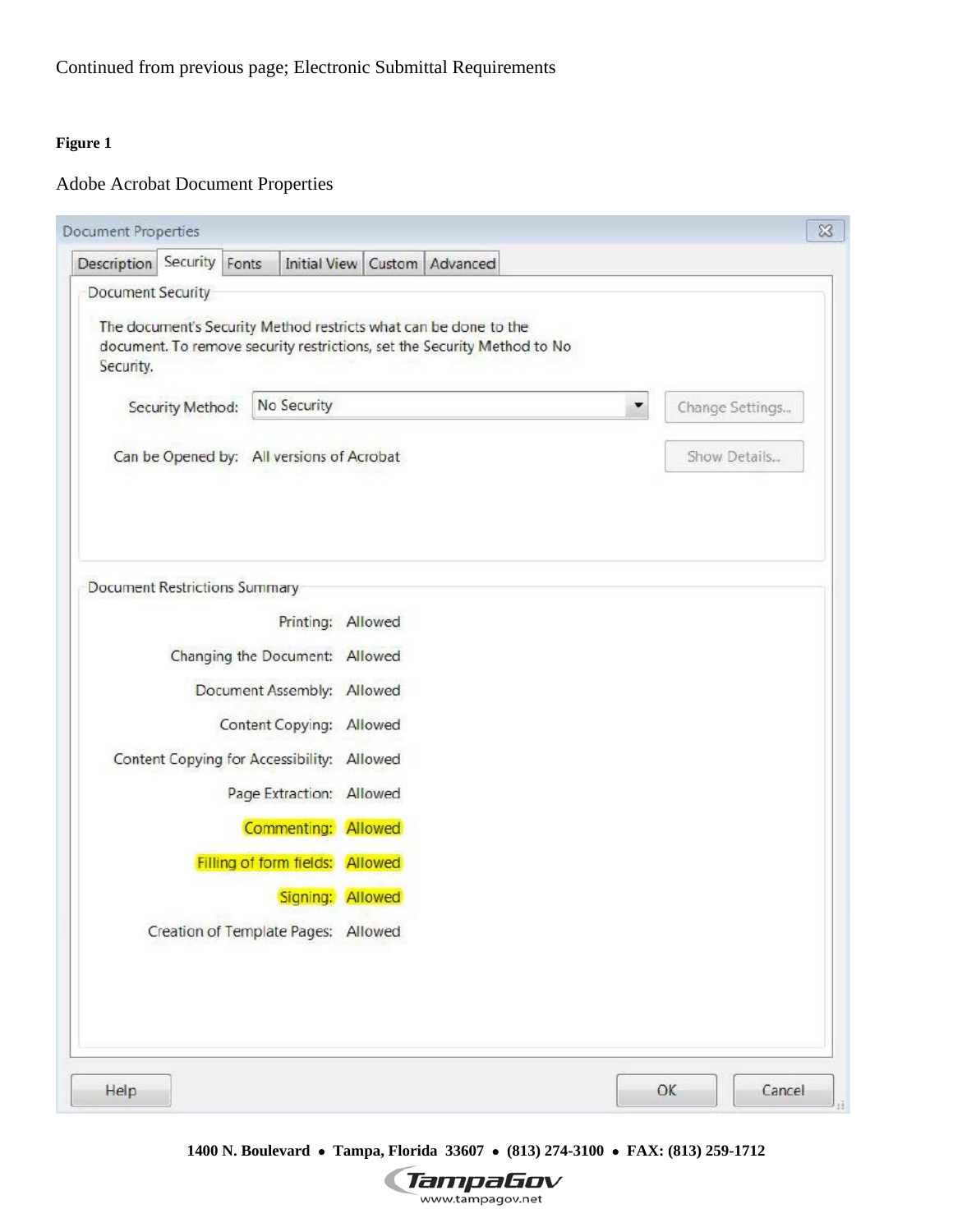Continued from previous page; Electronic Submittal Requirements

### **Figure 2**

Typical Plan Sheet Bookmarks

 $\mathbb {P}$  T1.01 TITLE SHEET  $\overline{\mathbb{Q}}$  a0.00 ada guidlines  $\mathbb{P}$  a0.01 life safety plan <sup>In</sup> A0.02 LIFE SAFETY PLAN  $\overline{\mathbb{P}}$  a0.03 ul design listings <sup>T</sup> A0.04 UL DESIGN LISTINGS  $\overline{\mathbb{P}}$  a0.05 ul design listings  $\overline{\mathbb{P}}$  a0.06 UL design listings 1 A0.07 UL DESIGN LISTINGS AND DETAILS  $\overline{\mathbb{Q}}$  a1.00 site plan & notes <sup>T</sup> A1.01 ENLARGED SITE PLANS & NOTES  $\overline{\mathbb{P}}$  a1.02 site and paving details